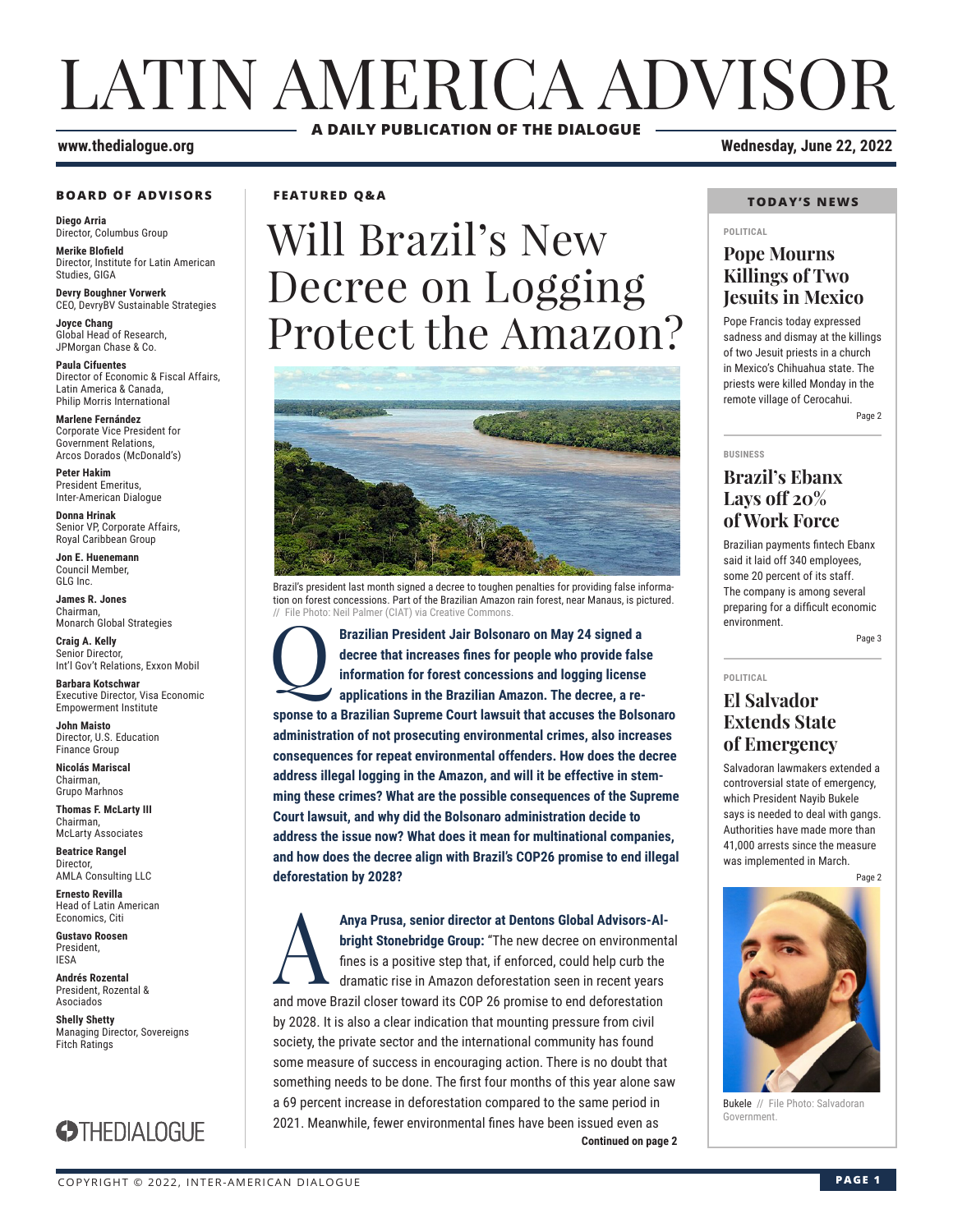#### **POLITICAL NEWS**

# El Salvador Extends Controversial State of Emergency

El Salvador's Legislative Assembly on Tuesday extended a controversial state of emergency that suspends some rights and gives authorities additional powers, which President Nayib Bukele's government says is necessary in order to deal with gangs, Reuters reported. The latest extension marked the third time that lawmakers have lengthened the state of emergency since Bukele first proposed it as a 30-day measure in March, a day after gangs killed 62 people, the Associated Press reported. Tuesday's legislative vote of 67-15 extends the measure for an additional month, beginning June 25, Reuters reported. Under the state of emergency, authorities are not required to tell people why they are being arrested and can tap phones without a judge's order, the AP reported. The measure also suspends people's right to talk to a lawyer after being arrested, and they can be held for as long as 15 days without seeing a judge. "The mission that Salvadorans are giving us is clear, eradicate these terrorists from Salvadoran territory," Security Minister Gustavo Villatoro said Tuesday, the AP reported. However, critics have called many recent arrests arbitrary, adding that they have resulted in the jailing of innocent people and violate due process. Judges have routinely ordered people to be jailed for months while prosecutors attempt to build cases against them, the AP reported. In the three months that the state of emergency has been in place, authorities have arrested more than 41,000 people. Bukele said Tuesday in a tweet that crews had started construction on a large new prison. [Editor's note: See related **[Q&A](https://www.thedialogue.org/wp-content/uploads/2022/04/LAA220412.pdf)** in the April 12 Advisor.]

# Guatemala Will Maintain Ties With Taiwan: Minister

Guatemala will continue to maintain its diplomatic ties with Taiwan, the Central American country's foreign minister, Mario Búcaro, told Nikkei Asia in an interview published Tuesday. "For us, relationships with the United States

#### **FEATURED Q&A / Continued from page 1**

deforestation rates have spiked–and the vast majority of fines go unpaid, weakening their effectiveness as a deterrent. The new decree–which increases the penalty for falsifying logging documentation and for repeat offenders and also simplifies the process for the government to collect payments–addresses the second part of this equation. But more will be needed to address the first part: the monitoring, control and enforcement activities required to find and halt illicit deforestation in the first place. Laws and decrees do not enforce themselves. The killings of journalist Dom Phillips and Brazilian Indigenous expert Bruno Pereira in the Vale do Javari reserve have tragically underscored what many already knew: across much of the Amazon, illicit activities and even violence are common; impunity is often

the norm. Addressing this reality will take significant resources and political will. The new decree is a step in the right direction, but the true test will be in its enforcement in the weeks and months ahead."

### Valentina Sader, associate<br>director and Brazil lead at t<br>Adrienne Arsht Latin Ameri<br>Center at the Atlantic Coun<br>"Following commitments made at COP3 **director and Brazil lead at the Adrienne Arsht Latin America Center at the Atlantic Council:**

"Following commitments made at COP26 to end deforestation by 2028, this decree is one of the first concrete steps by President Bolsonaro's administration toward that goal. The decree might address some of the issues with the processing of fines, but efforts to curb deforestation cannot stop there and must include a quick and effective mechanism that ensures direct consequences to

**Continued on page 4** 

#### **NEWS BRIEFS**

## **Pope Mourns Killings of Two Jesuit Priests Inside Mexican Church**

Pope Francis today said that he was "saddened and dismayed" by the killings of two Jesuit priests in Mexico's Chihuahua state, the Associated Press reported. Joaquín César Mora Salazar, 80, and Javier Campos Morales, 79, were killed Monday inside a church in the remote village of Cerocahui, allegedly by members of a drug gang, according to authorities. "Once again, I repeat that violence never resolves problems but just increases useless suffering," the pope, an Argentine Jesuit, said in his weekly general audience.

# **Protesters Threatening Ecuador's Democracy: Defense Minister**

Ecuadorean Defense Minister Luis Lara said on Tuesday that the country's democracy was at risk following attacks on the prosecutor's office and demonstrations against the government by Indigenous protesters who want economic actions including a fuel price cut, the Associated Press reported. The "actions go beyond a citizen protest; this amounts to a deliberate effort to use violence to threaten democracy, endanger institutions," Lara said. Demonstrators said Tuesday that they will not meet with President Guillermo Lasso's administration until it withdraws security forces from parts of Quito, Reuters reported.

# **APA, TotalEnergies Find Oil in Block off Suriname's Coastline**

APA's joint venture with French oil company TotalEnergies made an oil discovery off the coast of Suriname, APA said on Tuesday, Reuters reported. TotalEnergies operates the block in which the discovery was made and holds half of its stake, while APA has the remaining 50 percent working interest.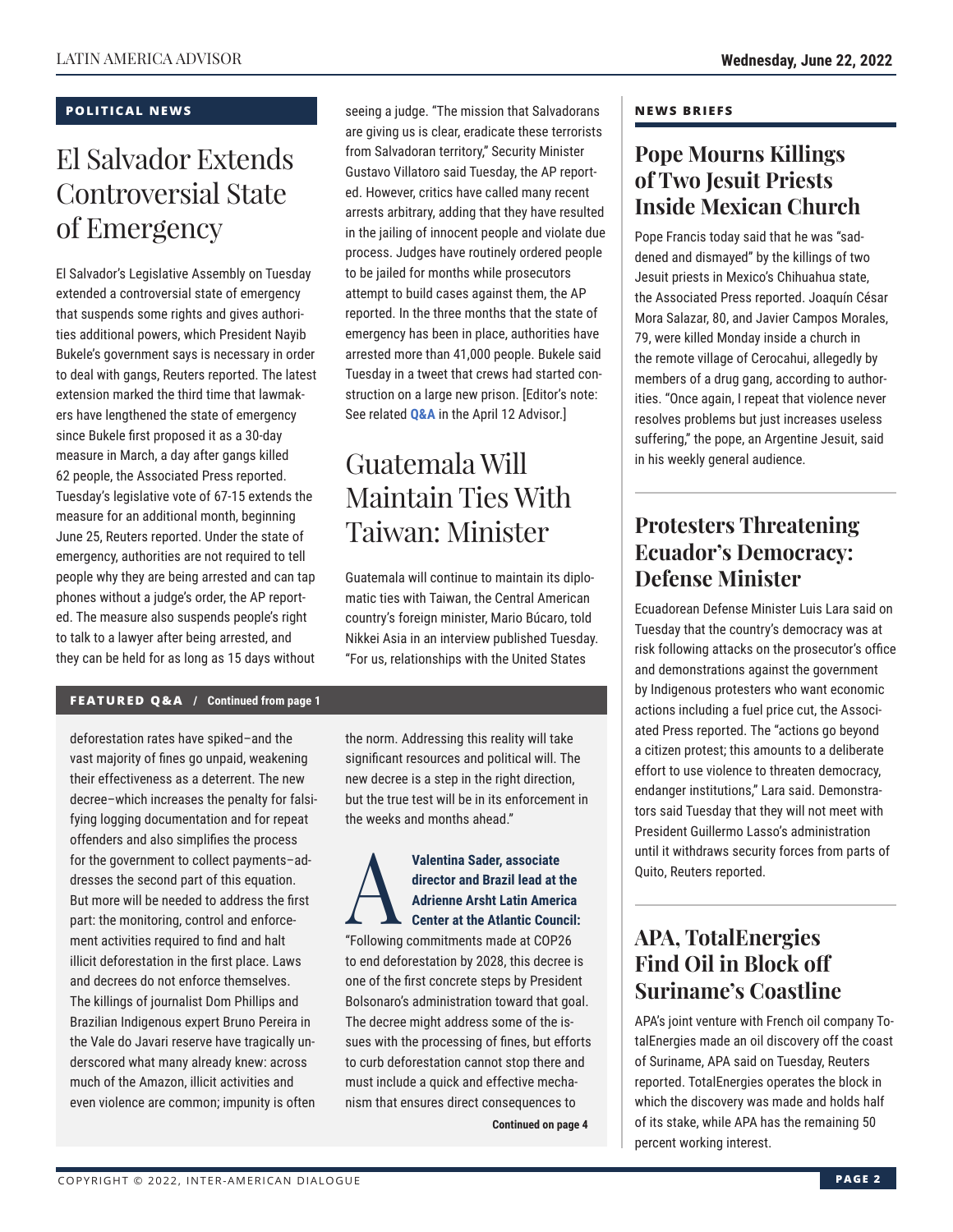and with Taiwan are our keys," Búcaro told the newspaper. Of Taiwan's 14 bilateral diplomatic ties, eight countries are in Central and South America, and Guatemala is Taiwan's oldest partner. Ties between Guatemala and Taiwan date back to 1933, Nikkei reported. "We want

### **For us, relationships with the United States and with Taiwan are our keys."**

**— Mario Búcaro**

peace in the region, sovereignty of the people of Taiwan and territorial integrity. And we will continue to support Taiwan in its endeavor," Búcaro said. The Guatemalan economy depends on its agricultural and textile sectors and is the fourth-largest coffee importer to Taiwan, accounting for about 10 percent to 12 percent of the Taiwanese coffee market, Taiwan News reported earlier this month. Taiwan's coffee import volume from Guatemala has increased over the past three years by 40 percent, according to Shirley Aguilar, the Central American country's deputy minister of foreign affairs. Guatemala is also seeking to strengthen its ties with the United States, especially in the effort to address Central American migration toward the United States, Nikkei reported. "We need to tackle root causes together with our neighbors and the private sector," Búcaro said.

### **BUSINESS NEWS**

# Brazilian Fintech Ebanx Lays Off 20% of Work Force

Ebanx, a Brazilian payments fintech, laid off 340 employees—approximately 20 percent of its staff–the company said on Tuesday, Reuters reported. The company is the most recent in billion-dollar Brazilian technology companies that are preparing for a difficult economic climate, particularly due to rising interest rates,

# **THE DIALOGUE CONTINUES**

# What Will Petro's Presidency Mean for Colombia?

**CO**<br> **Rodolfo Hernández to become**<br> **Rodolfo Hernández to become la Gustavo Petro on Sunday defeated populist businessman the first leftist to be elected president of Colombia. His running mate, Francia Márquez, will be Colombia's second female and first Black vice president. What factors led to Petro's victory? What types of economic reforms is Petro likely to pursue, and how much support will he have in Congress for them? What will Petro's presidency mean for Colombia's investment climate and for relations with other countries, including the United States? How will Petro deal with drug trafficking and insurgent groups?**

Maria Velez de Berliner, manag-<br>
ing director of RTG-Red Team<br>
Group, Inc.: "Fed up with a deaf<br>
and blind political, social, cultur**ing director of RTG-Red Team Group, Inc.:** "Fed up with a deaf and blind political, social, cultural, economic, security and safety establishment, 11 million Colombians elected Petro. To be effective Petro must: 1.) Apply his political and chameleonic ability to close the gap between his followers and those who oppose him by adjusting July's national budget to the expectations of his base without alienating the 10 million who oppose him; 2.) Make peace with the leaders of capitalist, market-oriented Colombia who create employment, attract internal and foreign direct

high inflation and diminishing capital pools. "The decision was made based on the current scenario of the technology market as a whole, impacted in a profound and fast way by the macroeconomic environment," the company said in a statement, Valor Econômico reported. "Ebanx remains committed to its sustainability and growth, following the mission of generating access between global consumers and companies," it added. Ebanx processes payments in 15 countries in Latin America and has a \$1 billion valuation. The company

investment and keep Colombia's economy stable; 3.) Have and keep the unwavering support of all unions; 4.) Build sustainable legislative coalitions to negotiate probable or potential changes within a Congress where he lacks a governing majority; 5.) Name Colombians of proven ability and demonstrated results to the ministries of finance, defense, interior and justice, and also name a top-notch ambassador to the United States. How he will deal with drug trafficking and insurgent groups remains to be seen but, Petro, a former guerrilla commander, learned how to demobilize within the state's institutions, laws and regulations. The U.S. relationship with Colombia will change depending on the conditions that Petro sets, not by the United States. It would be helpful if the United States recognizes that Colombia has irreversibly changed, not favoring the wishes or expectations of the United States. Given Colombia's changes from a reliable modus operandi to the 'intelligent left,' the United States and Colombia stand to benefit from Petro's success and suffer from his failure."

**EDITOR'S NOTE: The comment above is a continuation of the [Q&A](https://www.thedialogue.org/wp-content/uploads/2022/06/LAA220621.pdf) published in Tuesday's issue of the Advisor.**

is reviewing its current operations and will to continue to focus on its primary business: international payments, Reuters reported. Brazilian e-commerce company Facily also recently laid off about 30 percent of its workforce. Investment platform Empiricus and cryptocurrency exchange Mercador Bitcoin have also cut their staffs, the wire service reported. João Del Valle, Ebanx's chief executive and founder, said in March that the company had postponed its fundraising efforts until later this year, citing investor sentiment.